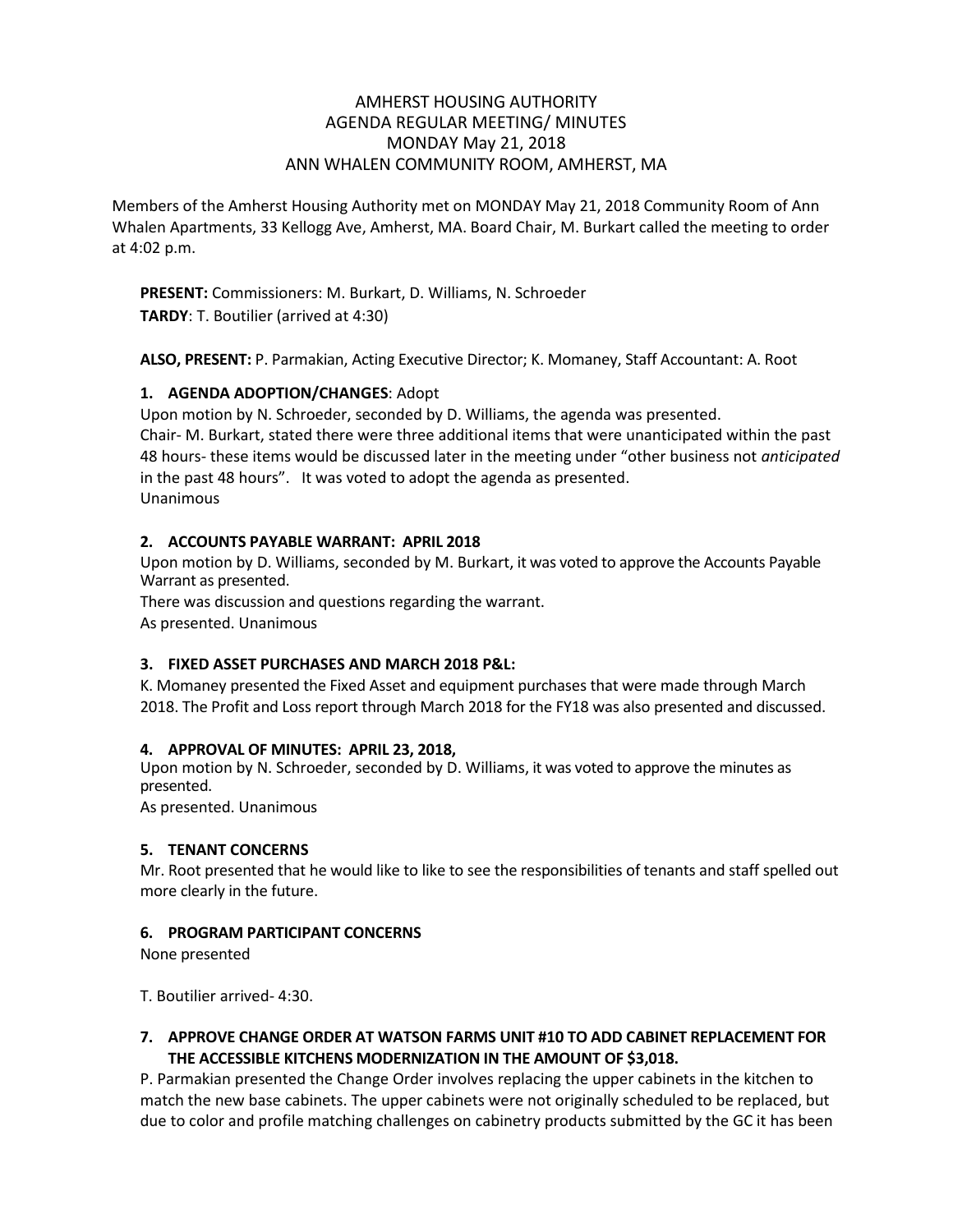determined, by the project team as a whole, that replacing the upper cabinets to match the new base cabinets will result in the best finished product and overall appearance. Upon motion by N. Schroeder, seconded by D. Williams, it was voted to approve the change order to add a cabinet at Unit #10 Watson Farms.

As presented. Unanimous

#### **8. APPROVE CERTIFICATE OF COMPLETION – JOHN C. NUTTING APARTMENTS MODERNIZATION PROJECT TO RELEASE REINTAINAGE THAT IS BEING HELD IN THE AMOUNT OF \$2500.**

P. Parmakian presented the final completion cert. signifies the close-out of the project and initiates the release of retainage funds. This project was substantially completed in 2016, but due to part/materials warrantee issues as well as delays in close-out documentation, this Certificate of Final Completion has been held until now. All aforementioned warrantee and close-out documentation issues have been settled and we are now prepared to close-out the project upon approval of this cert.

Upon motion by N. Schroeder., seconded by D. Williams, it was voted to approve the release of funds. As presented. Unanimous

### **9. REVIEW OF UNIT VACANCIES-** SEE ATTACHED

P. Parmakian presented the vacancy report.

#### **10. DISCUSSION REGARDING FUTURE AGENDA ITEM TO BEGIN THE PROCESS OF REVIEWING CHANGES TO THE PERSONELL POLICY.**

P. Parmakian presented that the Personnel Policies are outdated and need revisions. Changes and revisions to the Policies require Board approval. Staff will begin reviewing the Policies and plan to present the revised Personnel Policy at a future meeting. K. Momaney said she would work on an overall revision, she also agreed to send the current policy to all. The Board appointed T. Boutilier to review these changes prior to the Board review.

### **11. REVIEW HOUSING MANAGER AND ASSISTANT HOUSING MANAGER JOB DESCRIPTIONS-** SEE ATTACHED

P. Parmakian presented the revised job descriptions for each position. Upon notice of the Housing Manager there have been internal shifts within the agency; these revisions reflect the roles as being performed.

Upon motion by T. Boutilier, seconded by N. Schroeder, it was voted to approve the revised Housing Manager Job descriptions as presented.

As presented. Unanimous

Upon motion by T. Boutilier, seconded by N. Schroeder, it was voted to approve the revised Assistant Housing Manager Job descriptions as presented.

Further discussion was had regarding the Org chart. It was decided to have this as a future item. Kerry agreed to send the current Org chart and the last executive Director's job description.

As presented. Unanimous

# **12. EXECUTIVE DIRECTOR'S REPORT**- SEE ATTACHED

P. Parmakian presented an Executive Director report

# **13. CHAIR'S REPORT**-

M. Burkart presented that he had received a signed separation agreement from D. Turgeon stating she was retiring effective June 3, 2018.